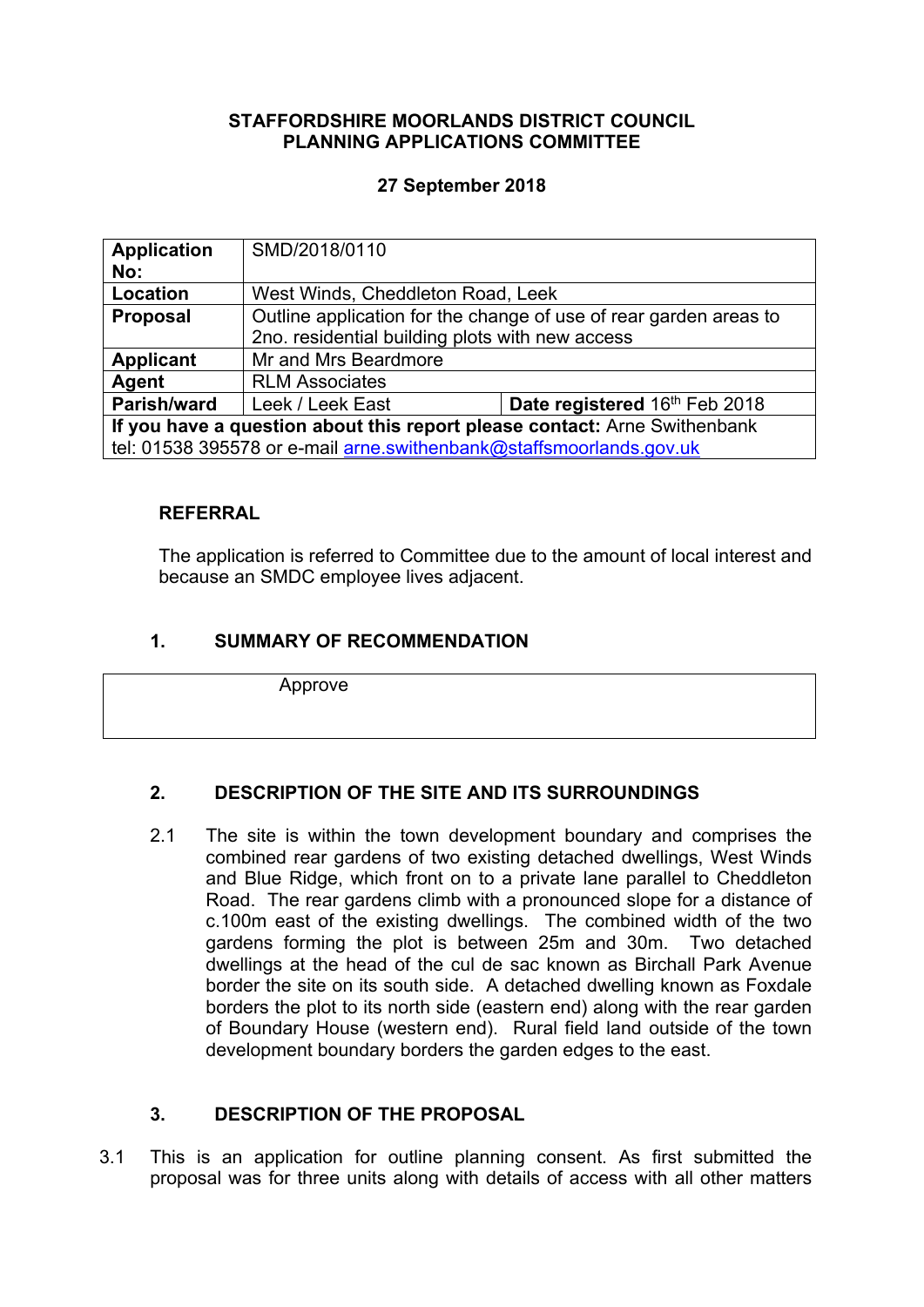reserved. Following initial consultation and officer assessment this has been amended to a proposal, again in outline, for two units along with details of access with all other matters reserved.

3.2 The application, the details attached to it, including the plans, comments made by residents and the responses of consultees can be found on the Council's website at:-

> [http://publicaccess.staffsmoorlands.gov.uk/portal/servlets/ApplicationSea](http://publicaccess.staffsmoorlands.gov.uk/portal/servlets/ApplicationSearchServlet?PKID=121060) [rchServlet?PKID=121060](http://publicaccess.staffsmoorlands.gov.uk/portal/servlets/ApplicationSearchServlet?PKID=121060)

## **4. RELEVANT PLANNING HISTORY**

4.1 None

## **5. PLANNING POLICIES RELEVANT TO THE DECISION**

5.1 The development plan comprises the adopted Staffordshire Moorlands Core Strategy Development Plan Document (26th March 2014) and supporting evidence documents.

Core Strategy Development Plan (Adopted 26th March 2014),

- SS1 Development Principles
- SS1a Presumption in favour of sustainable development
- SS5a Leek Area Strategy
- H1 New Housing Development
- DC1 Design Considerations
- DC2 Historic Environment
- DC3 Landscape and Settlement Setting

Adopted Supplementary Planning Documents/Guidance (SPD/G):

- Space About Dwellings SPG
- Design Principles SPG

Core Strategy Supporting Evidence Documents:

Landscape and Settlement Character Assessment (2008)

National Planning Policy Framework (NPPF) July 2018

Paragraphs  $1 - 14$ 

Section 5 Delivering a sufficient supply of homes

- Section 8 Promoting healthy and safe communities
- Section 9 Promoting sustainable transport
- Section 11 Making effective use of land

Section 12 Achieving Well designed places

- 5.2 Emerging policies of the Staffordshire Moorlands Local Plan submission version (February 2018) considered relevant to this application:
	- SS1 Development Principles
	- SS1a Presumption in favour of Sustainable Development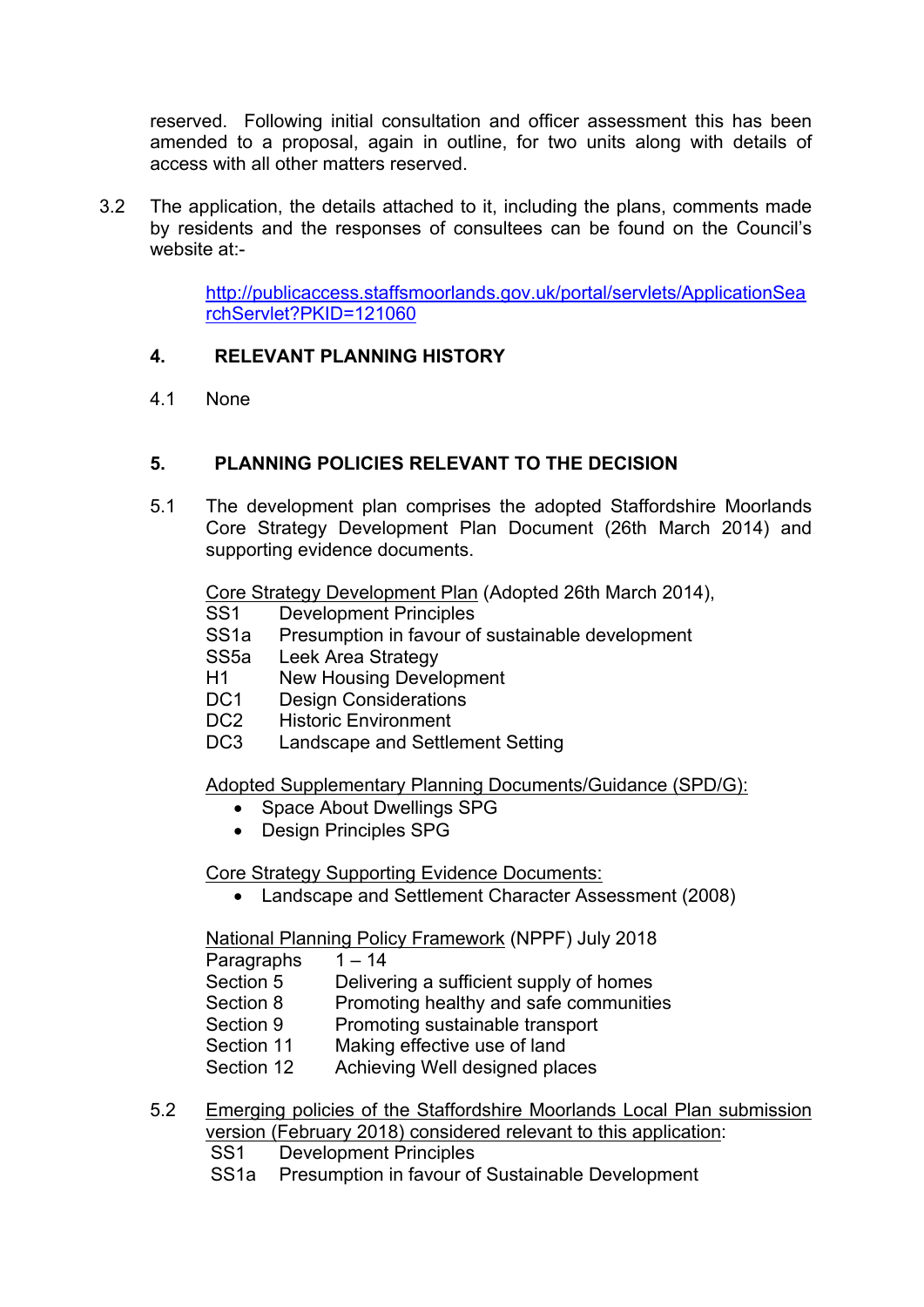- SS5 Leek Area Strategy
- H1 New Housing Development<br>DC1 Design Considerations
- Design Considerations
- DC2 The Historic Environment
- DC3 Landscape and Settlement Setting
- T1 Sustainable Transport

#### **6. CONSULTATIONS CARRIED OUT**

- 6.1 Site notice posted  $20^{th}$  March 2018 expired 10<sup>th</sup> April 2018
- 6.2 Press advertisement published 1<sup>st</sup> March 2018 expired 22<sup>nd</sup> March 2018
- 6.3 Neighbours notified  $21^{st}$  February 2018 expired 14<sup>th</sup> March 2018
- 6.4 New neighbour consultation  $17<sup>th</sup>$  July 2018 expired  $7<sup>th</sup>$  August 2018

#### **Public Comments**

Objections have been received from the residents of eight adjacent / neighbouring households. Objections were generally sustained in response to a second consultation when the plans were amended to propose two dwellings rather than three.

A primary concern of most or all of the respondents would be the development's reliance on the use of the private access road in order to connect with the public road. The private lane is considered not to have the capacity in terms of width and surface structure to support the additional development. Several respondents assert that the applicants do not have the legal rights to use the private lane for additional residences. Ownership of the lane is divided into sections with each of the existing houses owning the section in front of them. All the properties have the right to use the whole lane for their access.

Objectors variously refer also to:

- Narrowness of the access which would need to be formed between the two existing dwellings of the application site and question whether suitable for bin lorries and emergency vehicles;
- Proximity of the new dwellings to existing houses;
- Concern that windows in some elevations would be especially problematic;
- That in the case of Foxdale, the eastern unit A would be overbearing due to its height as a two storey dwelling on a high point of the site [NB Indicative detail only];
- That in the case of Boundary House unit B would overlook unacceptably [NB] again, indicative detail only];
- Loss of wildlife and habitat;
- Loss of badger feeding area;
- The new dwellings will bring wear and tear to the private access but may not be obliged to contribute to its maintenance.

#### **Parish / Town Council**

Leek Town Council – response to initial proposal for three units: recommended for refusal as being over-development.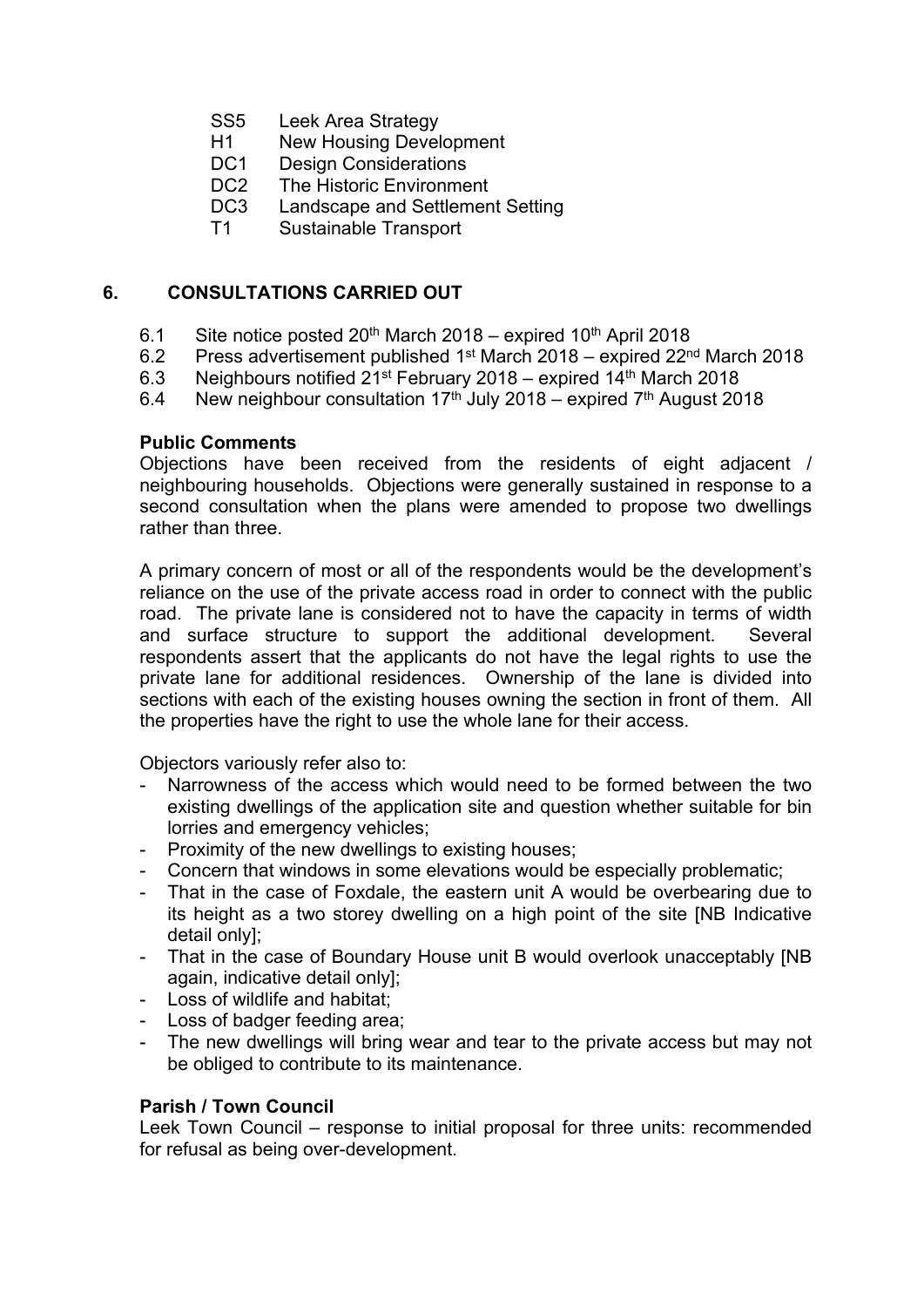#### **SMDC Conservation Officer**

A Listed 'boundary stone' stands by the edge of the main road to the west of the application site. This would not however be affected by the proposal.

**Severn Trent Water** – As the proposal would have minimal impact on the public sewerage system, no objection and no requirement for a drainage condition to be attached. There may be a public sewer located within the application site. Although the statutory sewer records do not show any public sewers within the area specified, there may be sewers that have been recently adopted under the Transfer of Sewer Regulations 2011. Public sewers have statutory protection and may not be built close to, directly over or be diverted without consent and contact must be made with Severn Trent Water to discuss the proposals. Severn Trent will seek to assist in obtaining a solution which protects both the public sewer and the building.

#### **SCC Highways**

No objections subject to 5 recommended conditions. Also comments that the red line does not connect to the public highway. A revised drawing may be appropriate as works are required to re-construct part of the access track at each end adjacent to the highway. This is outside the red line and is not highway land, but it is fundamental to the access of the development. (NB a revised drawing has been submitted.)

As access is over a private track, the agreement of the owner/s of the track will be required. The developer should ensure they have appropriate rights and permissions to carry out the development and should ensure rights of access are conferred on future owners of the properties.

A condition has been recommended for the re-construction of the access track for 10m at each end to ensure a safe exit from and access to the highway. The rest of the access track would benefit from maintenance. The visibility splay referred to above is recommended to improve safety at the northern access. The existing tree is not required to be removed but vegetation on the embankment is overhanging the verge and should be cut back for the benefit of all users of the access.

#### **SCC Minerals and Waste Authority**

No comments to make.

#### **7. POLICY AND MATERIAL CONSIDERATIONS / PLANNING BALANCE**

#### **Policy Context**

7.1 The Local Planning Authority is required to determine planning applications in accordance with the Development Plan unless there are material circumstances which indicate otherwise. In this case the Development Plan for the Staffordshire Moorlands District Council consists of the Adopted Staffordshire Moorlands Core Strategy Development Plan Document (March 2014) with regard also being given to the provisions of the National Planning Policy Framework (NPPF) revised July 2018; the Council's adopted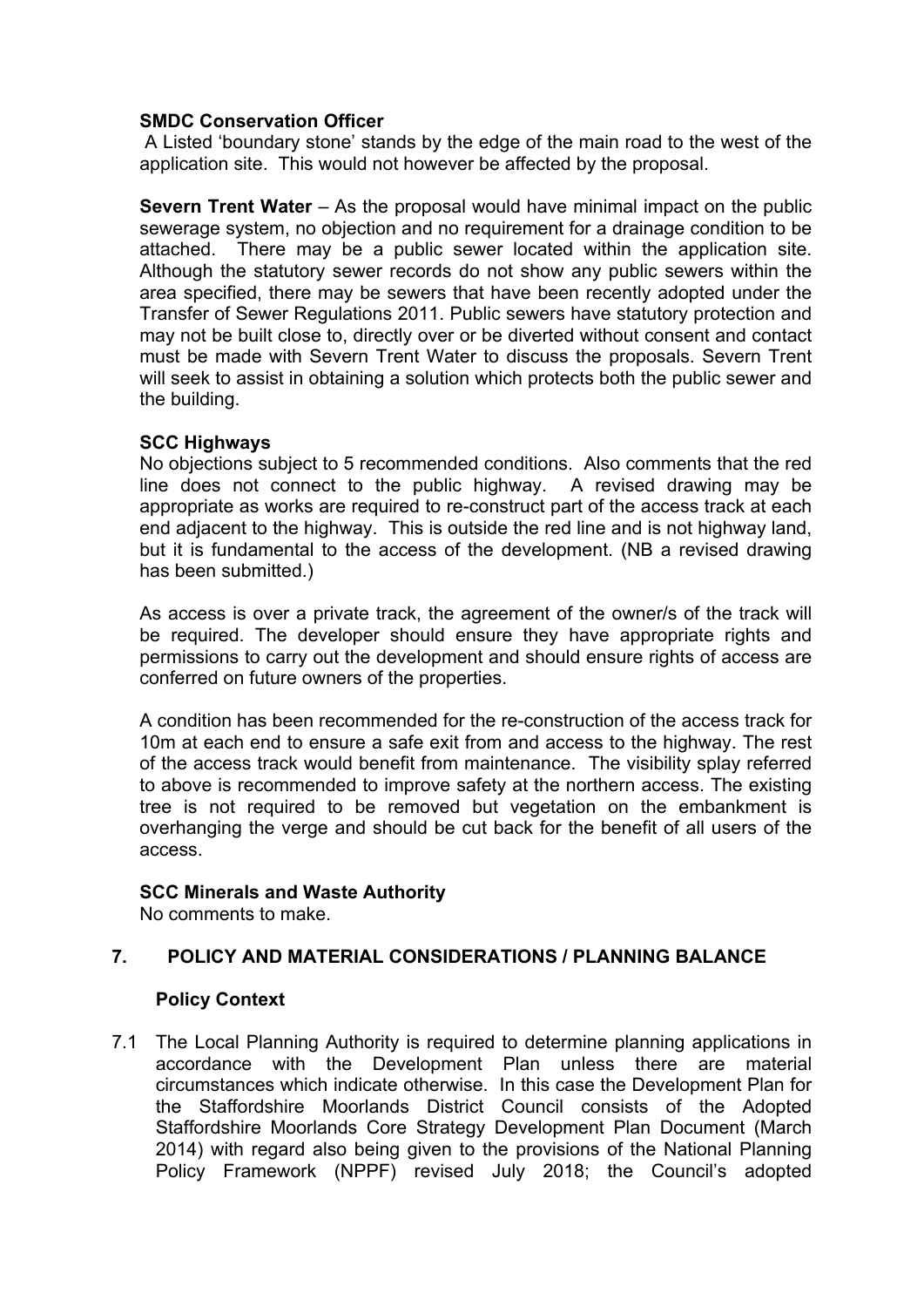Supplementary Planning Guidance documents: 'Space About Dwellings' and 'Design Principles' and the Council's Core Strategy Supporting Evidence Document: Landscape and Settlement Character Assessment (2008); also, The Staffordshire Moorlands Design Guide Supplementary Planning Document (SPD) adopted 21st February 2018. Development boundary mapping remains for the present time as approved under the Staffordshire Moorlands Local Plan (September 1998).

- 7.2 With the Council's emerging Local Plan now having reached submission stage (February 2018) a degree of weight should be given to the revised policies it contains in accordance with criteria set out in the NPPF at paragraph 48 as follows:
	- The more advanced the plan is in preparation the more weight may be given. Having been submitted to the Secretary of State for examination the stage of plan preparation can be considered advanced;
	- The extent to which there are unresolved objections however will temper the weight which can be given to individual policies;
	- Consistency with the NPPF: the Council considers all the policies to be sound and fully consistent with the NPPF.

#### **Principle of Development and Main Issues**

- 7.3 Being within the Town Development Boundary development is considered in principle to be acceptable.
- 7.4 The key considerations are means of access and capacity of the site to accommodate two dwellings with appropriate standards of amenity both for the new development and for existing neighbours. It is also relevant to consider the possible wider impacts of the development on landscape and such matters as ecology.
- 7.5 The concerns raised by neighbours about the legal rights or otherwise for two further properties to use the private access lane are civil matters to be resolved irrespective of any planning consent. The LPA can be satisfied that the lane would be suitable and sufficient in planning terms – subject to the conditions recommended by the Highways Authority.
- 7.6 Subject to conditions the proposed means of access would be acceptable to the Highways Authority. In the revised plans a 4m wide private access road is shown between the two extant dwellings to serve the two proposed dwellings. The proximity of this road to the side elevations of West Winds and Blue Ridge has been considered. It is noted that the elements of the dwellings closest to the proposed road both comprise a single storey elevation providing garage accommodation with additionally in the case of West Winds some single storey utility accommodation to the back. Given that the road would be to serve not more than two dwellings and noting the specific layouts of the two dwellings it is considered that the proposed access would not be problematic to the amenities of the existing houses. In an allowed appeal for a development of 22 dwellings at Saltersford Lane, Alton (SMD/2015/0435), the Inspector concluded that a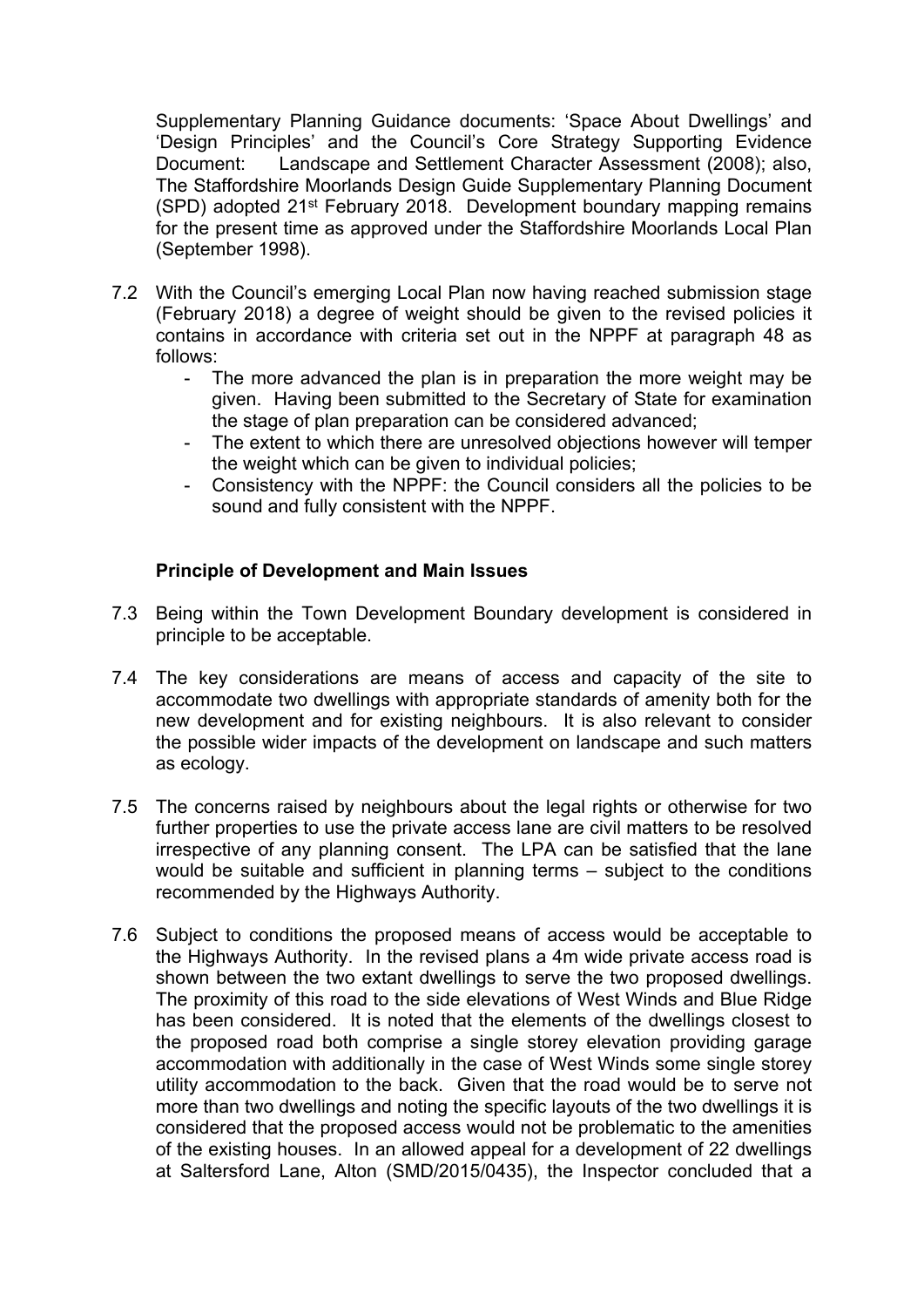single track access would pass to within 1m of the gable end of one extant dwelling and was considered acceptable. The current proposal is of much lesser scale and the side garages give some additional protection to buffer the main living accommodation from the impacts of passing traffic.

- 7.7 There would be some loss of side garden space to both existing houses and their front driveway access would need to be modified but they would overall retain adequate outside space significantly above the minimum standards of the Council's Space About Dwellings requirements. This remains the case taking account also of the land which would be taken for the two proposed new plots. These in turn are shown by the indicative drawings to have the potential for large garden areas again significantly above the minimum standards.
- 7.8 In terms of the impacts on existing adjacent properties and whether appropriate space about dwellings is achievable, again the indicative drawing shows that satisfactory separation distances are possible. The Council's adopted guidance is that a minimum separation of 22m should be provided between principal windows. Other factors also need to be taken into account such as, in the case here, the markedly sloping site where a higher level building could be overbearing on the one below and greater separation may be required. The indicative plan shows 26m between the two proposed units. Some 40m separates Boundary House from the nearest of the two proposed units. The occupiers of Foxdale which is a bungalow have raised concern about the higher elevation (eastern-most) plot. This is indicated as a two storey dwelling but whether or not this is acceptable will be a reserved matters consideration. The main outlook would not be towards Foxdale and the issue is one of whether or not two storeys may be overbearing. If found necessary a single storey building could be adopted.

## **Landscape and surroundings**

7.9 The indicative drawing suggests that a layout consistent with the established pattern of the neighbouring and surrounding existing development would be readily achieved. There was concern that three units as first proposed would have pushed the upper eastern-most dwelling into an intrusively prominent position. The revised indicative layout avoids this by keeping a closer alignment with existing development.

#### **Other Matters**

7.10 No significant further issues have been identified. The existing nature of the land is mown lawn. It would though be appropriate to add safeguarding conditions and / or advisory notes regarding wildlife such as nesting birds and the potential for badgers to be present.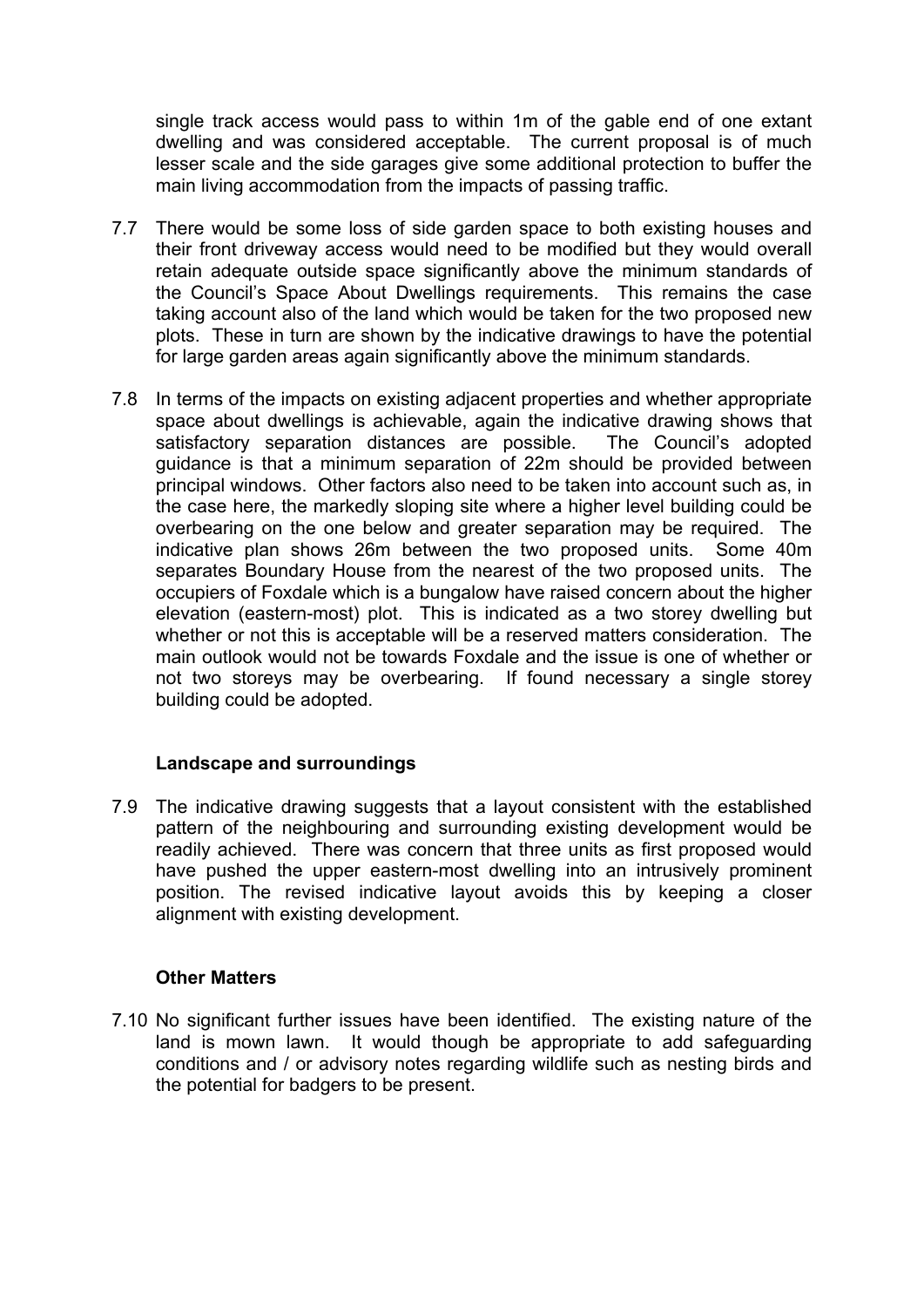## **Conclusion and Planning Balance**

- 7.11 Being within the development boundary development is acceptable in principle. Being acceptable in terms of highways and it being confirmed by the submission of the indicative plan that appropriate space about dwellings and relationship to adjacent properties is achievable and there being no other fundamental concerns the application is recommended for approval.
- 7.12 The NPPF says at paragraph 11, footnote 7 that where a five year supply of deliverable housing sites can not be demonstrated, policies which are most relevant for determining the application and are out of date, in these circumstances planning permission must be granted unless the any adverse effects of doing so would significantly and demonstrably outweigh the benefits when assessed against the policies in the Framework taken as a whole. The Council's current housing supply is 1.99 years. In this case, in the absence of any harm to the character of the locality and residential amenity, it is considered that the development would provide a modest contribution towards the Council housing land supply.

#### **8. RECOMMENDATION**

#### **8.1 Approve subject to the following conditions**

1. Details of the layout (including driveways), appearance, landscaping, boundary structures and scale, (hereinafter called "the reserved matters") shall be submitted to and approved in writing by the local planning authority before any development begins and the development shall be carried out as approved.

**Reason**: The application is an outline application under the provisions of Section 5 of Part 3 of the Town and Country Planning Act (General Permitted Development Procedure) Order 2015 and no particulars have been submitted with respect to the matters reserved in the permission.

2. Application for approval of the reserved matters shall be made to the local planning authority not later than three years from the date of this permission.

**Reason**: To comply with the provisions of Section 92 of the Town and Country Planning Act 1990 (as amended).

3. The development hereby permitted shall begin not later than two years from the date of approval of the last of the reserved matters to be approved.

**Reason**: To comply with the provisions of Section 92 of the Town and Country Planning Act 1990 (as amended).

4. The development hereby permitted shall be carried out in accordance with Drawing Number RLM865/5 rev B and RLM865/6 rev F insofar as these show the boundary of the development site and its access route from the public highway.

**Reason**: To ensure that the development is carried out in accordance with the approved plans, for clarity and the avoidance of doubt.

5. No development hereby approved shall be commenced until full details of the following have been submitted to and approved in writing by the Local Planning Authority:

- Provision of adequate parking, turning and servicing within the site curtilage;
- Means of surface water drainage water drainage including interceptor located on the boundary with the existing access track, connected to a surface water outfall;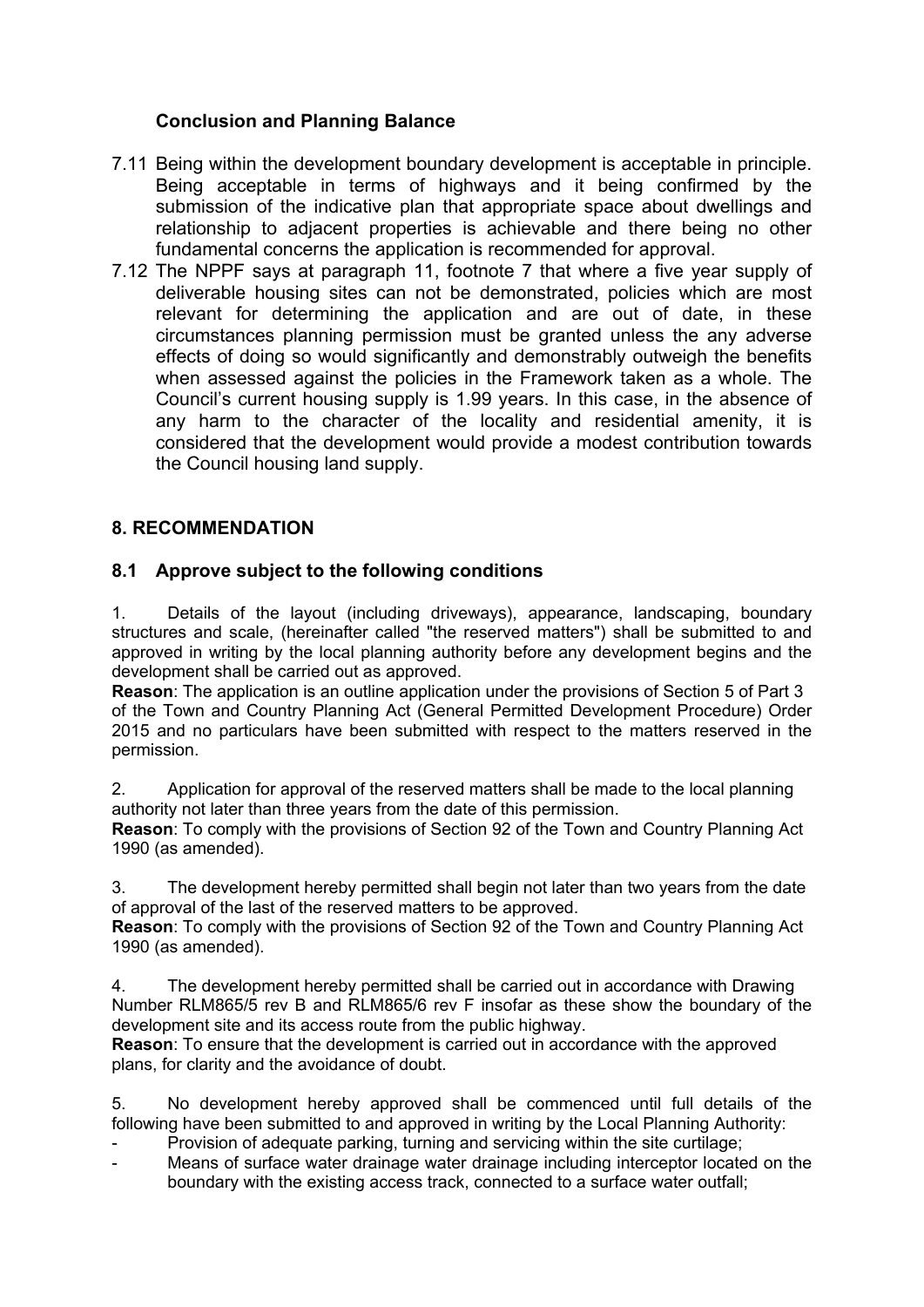- Surfacing materials;

The development shall thereafter be implemented in accordance with the approved details prior to the development being first brought into use and be maintained for the life of the development.

**Reason**: To comply with NPPF Paragraph 32; to comply with SMDC Core Strategy Policy DC1; in the interests of highway safety and to define the extent of the highway.

6. The development hereby permitted shall not be commenced until details of the reconstruction of the existing access track from the A520 Cheddleton Road at the north end and Birchall Park Avenue at the south end for a minimum distance of 10m rear of the existing channel line at each end have been submitted to and approved in writing by the Local Planning Authority. The accesses shall thereafter be reconstructed in accordance with the approved details before the proposed development is brought into use.

**Reason**: To comply with NPPF Paragraph 32; to comply with SMDC Core Strategy Policy DC1; in the interests of highway safety and to define the extent of the highway.

7. The development hereby permitted shall not be commenced until details of the 2.4mx120m visibility splay at the northern access point looking to the south (but excluding the tree) have been submitted to and approved in writing by the Local Planning Authority. The visibility splay shall thereafter be kept free of all obstructions to visibility over a height of 600 mm above the adjacent carriageway level and be provided in accordance with the approved plan prior to the development being brought into use.

**Reason**: To comply with NPPF Paragraph 32; to comply with SMDC Core Strategy Policy DC1; in the interests of highway safety and to define the extent of the highway.

8. Prior to the commencement of any site work whatsoever including site clearance and worker establishment a survey of the site and immediate environs shall be undertaken by an ecologically qualified person suitably experienced in surveying for badgers in relation to development proposals in order to ascertain if there is any badger activity on the site or within such proximity that could be affected by the proposals. The survey shall be undertaken within six months prior to any site work commencing (including clearance and site establishment) and the survey results shall be submitted and approved in writing by the Local Planning Authority and shall include any further mitigation measures found necessary as a result of the survey. Development including site establishment and site clearance shall then only proceed in accordance with the approved mitigation.

**Reason**: To ensure appropriate safeguard for protected species

9. The reserved matters application shall be accompanied by details of the existing and proposed levels across the site and relative to adjoining land, together with the finished floor levels of the proposed buildings. The development shall be implemented in accordance with the levels details as subsequently approved in writing by the Local Planning Authority. There shall be no variation in these levels without the written approval of the Local Planning Authority.

**Reason**: In order to ensure the satisfactory appearance of the development and its appropriate relationship to the site and adjoining land.

10. All noisy activities shall be restricted to the following times of operations.

- 08:00 18:00 hours (Monday to Friday);
- 08:00 13:00 hours (Saturday)
- No working is permitted on Sundays or Bank Holidays.

In this instance a noisy activity is defined as any activity (for instance, but not restricted to, building construction/demolition operations, refurbishing and landscaping) which generates noise that is audible at the site boundary.

**Reason**: To avoid the risk of disturbance to neighbouring dwellings from noise during antisocial hours.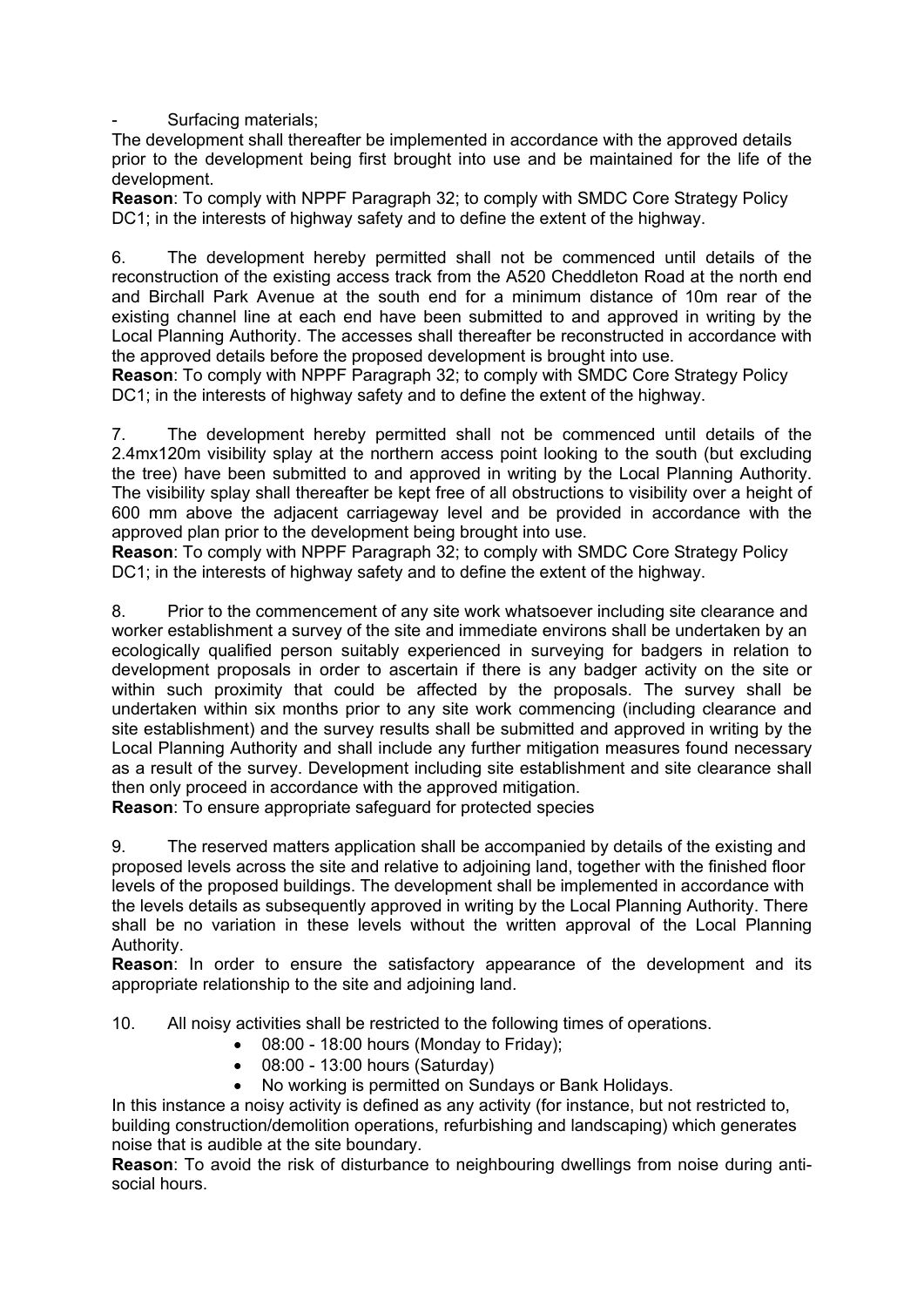11. In the event that contamination is found at any time when carrying out the approved development it must be reported in writing immediately to the Local Planning Authority. Development shall not commence further until an initial investigation and risk assessment has been completed in accordance with a scheme to be agreed in writing by the Local Planning Authority to assess the nature and extent of any contamination on the site. If the initial site risk assessment indicates that potential risks exists to any identified receptors, development shall not commence until a detailed remediation scheme to bring the site to a condition suitable for the intended use by removing unacceptable risks to human health, buildings and other property, and the natural and historical environment has been prepared, and approved in writing by the local planning authority. Following completion of measures identified in the approved remediation scheme and prior to bringing the development into first use, a verification report that demonstrates the effectiveness of the remediation carried out must be produced, and approved in writing by the Local Planning Authority.

**Reason**: To ensure that the proposed development meets the requirements of the National Planning Policy Framework in that all potential risks to human health, controlled waters and wider environment are known and where necessary dealt with via remediation and or management of those risks.

**In the event of any changes being needed to the wording of the Committee's decision (such as to delete, vary or add conditions/informatives/planning obligations or reasons for approval/refusal) prior to the decision being issued, the Operations Manager - Development Services has delegated authority to do so in consultation with the Chairman of the Planning Applications Committee, provided that the changes do not exceed the substantive nature of the Committee's decision.**

**This recommendation is made following careful consideration of all the issues raised through the application process and thorough discussion with the applicants. In accordance with Paragraph 187 of the NPPF the Case Officer has sought solutions where possible to secure a development that improves the economic, social and environmental conditions of the area.**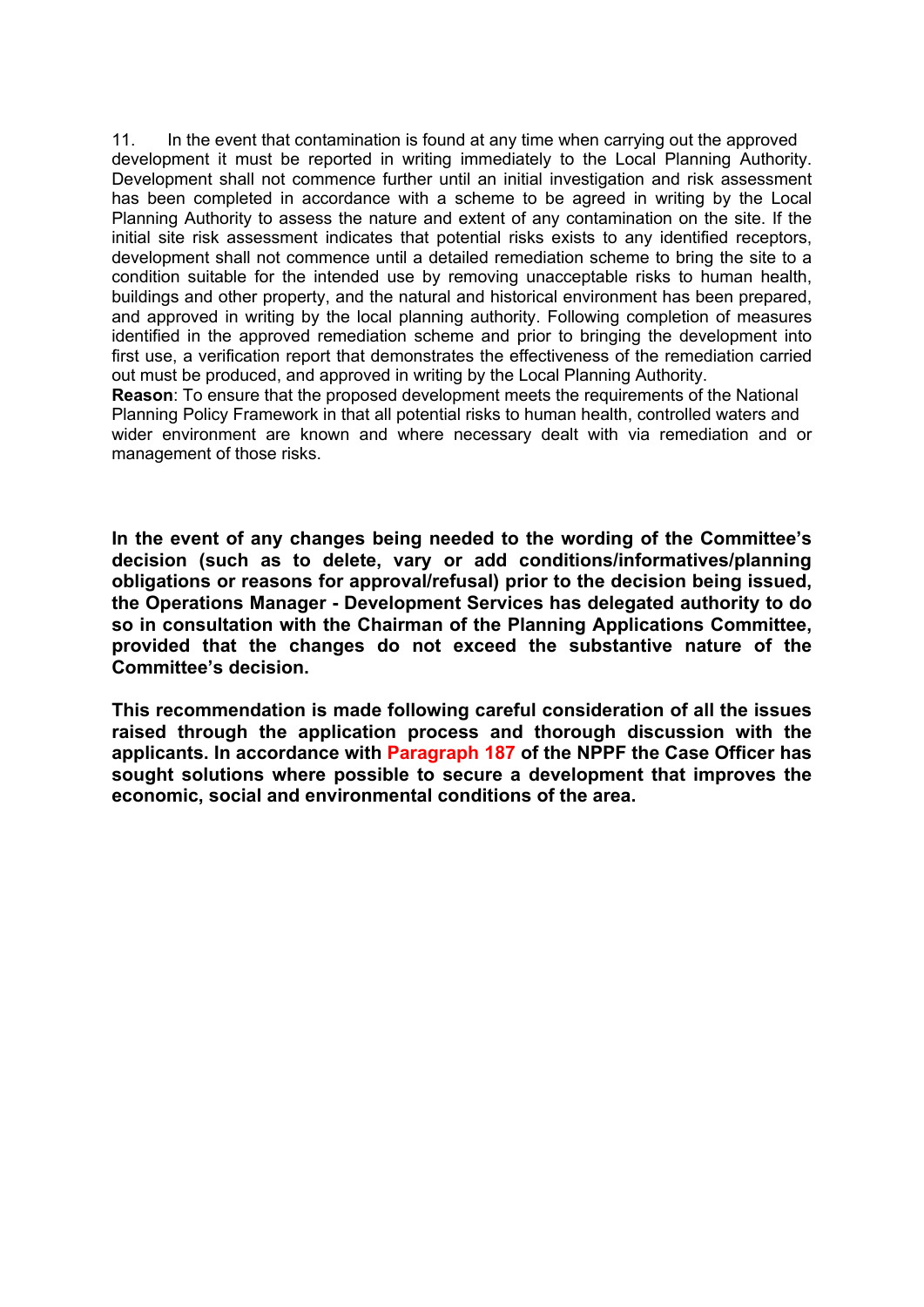## **9. APPENDICES TO THE REPORT**

## 9.1 Location (1:1250 at A3)